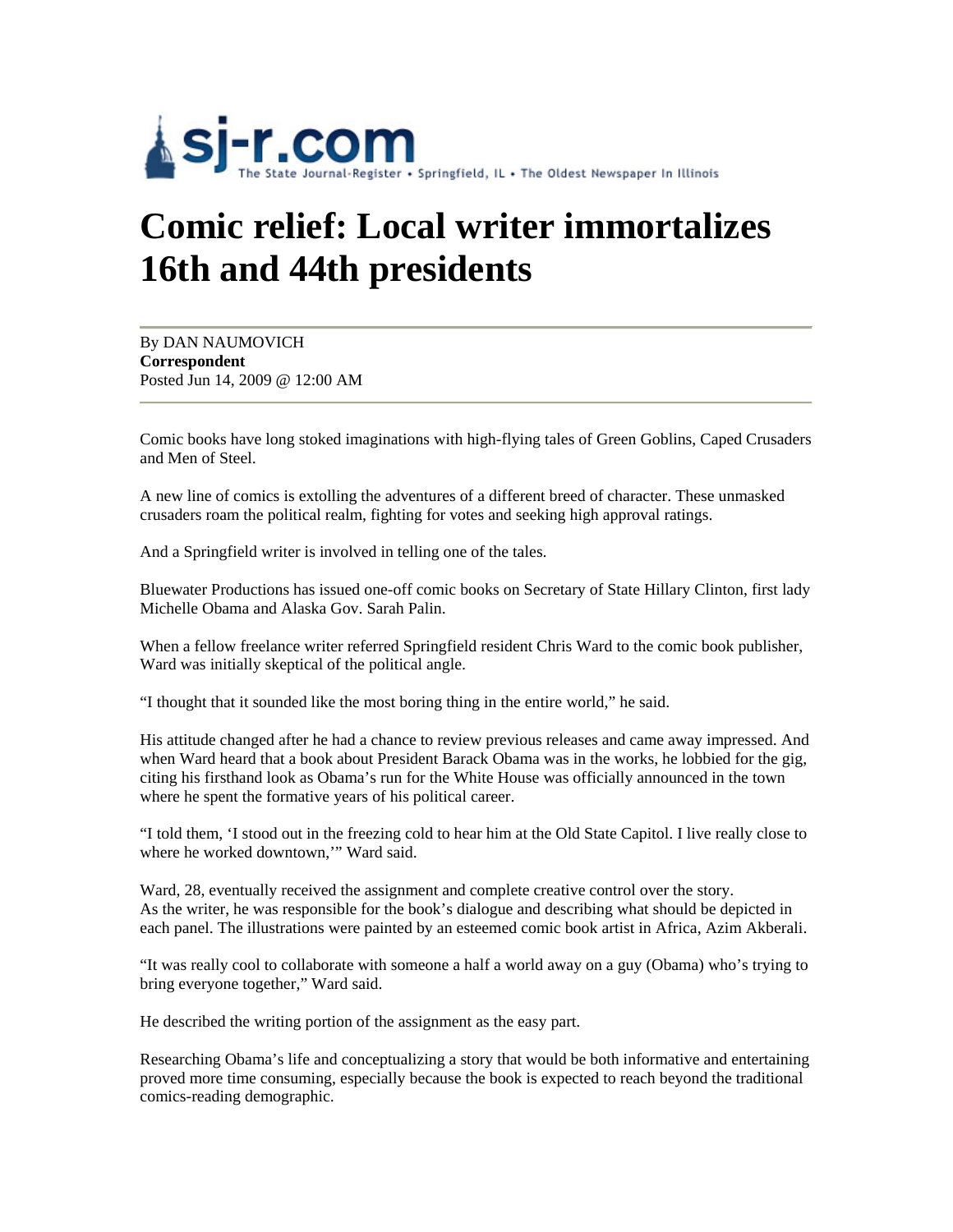"A lot of people were asking, 'Does he have superpowers?' because they don't understand the idea of a political comic book," Ward said.

In response to these preconceptions, Ward opened the book with a parody of Obama as Superman before quickly veering off into a direction that will be foreign to readers who have not spent some time in Springfield.

"The way I told the story was me and (Abraham) Lincoln, hanging out, eating horseshoes and talking about Barack Obama," he said.

Ward, as the book's narrator, is a character in the book. Springfield and several local landmarks figure prominently throughout. He also used the opportunity to promote his adopted hometown's proudest culinary achievement, the horseshoe.

"I think it's just criminal that more people don't know about our greasy food offering to the world," he said.

The comic book begins with Obama's keynote address at the 2004 Democratic National Convention and extends through his inauguration. Ward included biographical information about the president, but tried to find little-known facts to pique readers' interest. In true comic book fashion, he also added elements of humor, fantasy and his own personality to weave a compelling narrative.

"The comic is a way to have fun and do some outrageous things while sticking to the story," Ward said.

A Rushville native, Ward began writing self-stapled comic books in the sixth grade. After studying broadcasting and journalism at Western Illinois University, an internship at Wizard Magazines in New York City led to a staff position where he helped to write the comic "Twisted ToyFare Theatre."

Although his job afforded him the opportunity to interview celebrities such as Eva Mendes, Jennifer Garner and Mr. T, Ward said his modest salary made living in New York City tough. At one point, he was renting a room in a house full of ex-convicts and illegal aliens.

Looking for a more stable life, Ward moved back to central Illinois, where he and his wife, Sarah, both found work in the pharmacy at Memorial Medical Center.

Ward is excited for the Obama book's release in August. He said that some of the previous political comic books have sold out several runs and have even made it into the hands of their famous subjects.

He's hoping Obama gets a look at his work. A presidential endorsement could prove lucrative.

"I certainly hope that it stimulates my personal economy. I put a lot of work and heart into this one," Ward said.

He's also feeling pressure because around the same time the Obama book is released, the publisher is issuing a comic on Bo, the Obamas' puppy.

"I'm going to have to outsell that dog book, or my family will be shamed," he joked.

"I do think this is going to be (Bluewater Productions') marquee book, and I just feel honored to have done it and to have included Springfield as much as I do."